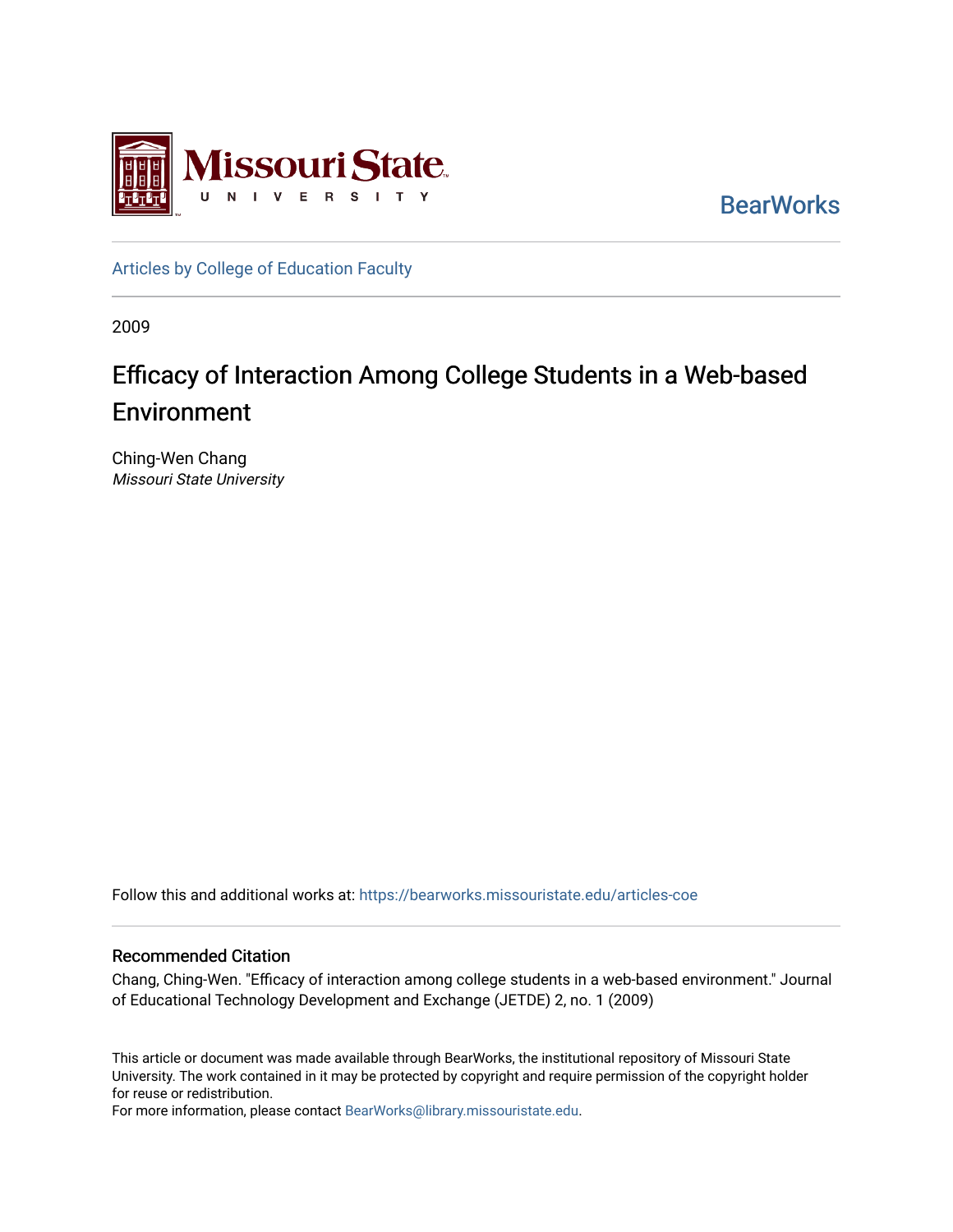# **Efficacy of Interaction among College Students in a Web-Based Environment**

## **Ching-Wen Chang**  Missouri State University, USA

**Abstract:** *In order to investigate the efficacy of interaction among college students in a Web-based learning environment, three interactive tools (discussion board, e-mail, and online chat) were evaluated regarding the level of interaction and tool preference among a diverse group of college students in terms of age, gender, and online learning experience. A survey instrument was developed and used to assess and encourage interactive qualities in distance courses. A four-factor split-plot ANOVA was applied to analyze the data. The survey's questions were repeated across each of the three tools in order to determine interaction efficacy levels in a Web-based environment. Discussion board, e-mail, and online chat each had statistically significant interactions with one another across four different factors: Instructional Design, Instructor Engagement, Learner Engagement, and Tool Preference. E-mail was the most preferred method of interaction, particularly among younger students. Implications for practice and research are discussed.*

**Keywords:** Blackboard Discussion board, Interactions, Web-based Course, Blackboard chat, Blackboard E-mail

#### **1. Introduction and Literature Review**

As a result of rapid technological changes as well as shifting market conditions, the educational environment has altered a significant portion of its delivery format from traditional face-to-face format to distance education. A wide range of technological options for distance education, including teleconferencing, film, videotape, and computer, are now available to distance educators.

Web-based learning is one of the more recent distance education options in which information is sent and received via the Internet. In Webbased learning, "information is available at any time from any place to any Internet user. This is creating tremendous opportunities for universities to provide a learning environment that is accessible to all" (Aggarwal, 2000, p. 2). Web-based learning increases the opportunity for learners who are unable to return to a traditional program to pursue a degree or finish their uncompleted education because of geographical limitations, time restrictions, or other obligations.

A significant difference between Web-based learning and traditional face-to-face learning is the physical distance between the learners and instructor, as well as between learners. Without a physical connection or interaction, learners need to be highly self-motivated to learn. They also need to be able to learn independently. A flexible study schedule is advantageous because learners can respond to assignments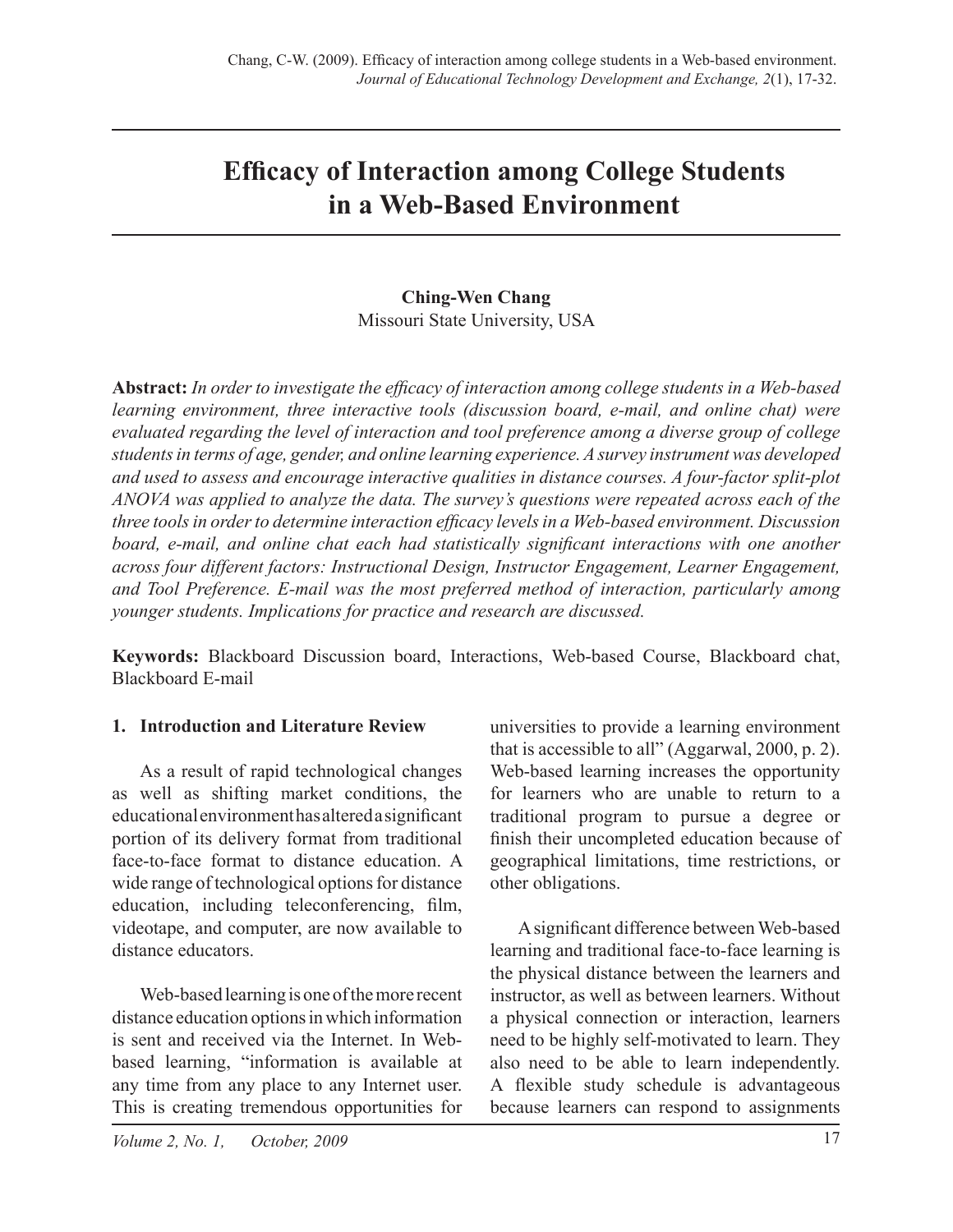and discussions at the most convenient time for them. However, this can also be a drawback for those who have trouble with time management or procrastination. Becker (2001) states that students need a higher level of self-discipline in order to succeed in a Web-based course. Tuckman (2002) indicates that more serious procrastinators possess less self-regulation and, consequently, tend to perform poorly in a Webbased environment.

In addition to the inherent need for more self-discipline, Carlson and Repman (2000) suggest that "once the student decides to take the course and is introduced to the course tools and technologies, the instructor's next challenge is to address the feeling of isolation that comes with distance education" (p. 10). Some Web-based learners become frustrated with distance learning and may fail to complete courses because of the feelings of isolation and lack of interaction. One method of addressing this problem is to introduce interaction into the distance course.

According to Dewey (1916), learning is an activity of performing collective social and interpretive behavior among learners within their environment. The result of these learning actions reflects the active relationship among learners with their ideas, actions, and outcomes. Exchanging activity not only increases learners' motivation, but also promotes critical thinking.

Similarly, Vygotsky (1978) interprets learning as a social process. According to his Social Constructivism theory, cognitive skills and thinking patterns are the outcomes of social activities that occur in the learner's environment. He believes students can only learn when they interact with people in their environment and cooperate with peers. Vygotsky introduced the concept of the zone of proximal development (ZPD), referring to the 'distance' between what a

learner can achieve alone and what a learner can achieve under guidance or through interaction with more experienced/capable peers.

Moore and Kearsley (2005) take Vygotsky's (1978) ZPD theory a step further with their concept of *transactional distance*. Moore and Kearsley define transactional distance as "the physical distance that leads to a communication gap, a psychological space of potential misunderstandings between the instructors and the learners that has to be bridged by special teaching techniques" (p. 224). In transactional distance, dialogue has a growing importance, based on Vygotsky's suggestion that learners use language to construct their thinking. According to Moore (1991), transactional distance increases if dialogue decreases.

A pedagogical model should contain both autonomous and interactive learning and teaching. Ruhleder and Twidale (2000) believe that "the availability of increasingly robust Web-based, networked technologies offers opportunities for creating and sustaining collaborative, reflective learning experiences for a distributed student body" (p. 1).

This study investigated the efficacy of interaction among college students in a Web-based learning environment. If Webbased courses provide learners with effective interaction, then they possess all the benefits that a course could possibly have – flexibility, convenience, and quality. On the other hand, if Web-based learning environments do not initiate adequate interaction, researchers and curriculum designers need to improve Webbased courses so they do facilitate a high level of interaction for distance learners.

Web-based instructional interaction generally occurs in three ways: between the learners and the instructors; between learners; and between learners and content. Therefore, interactive tools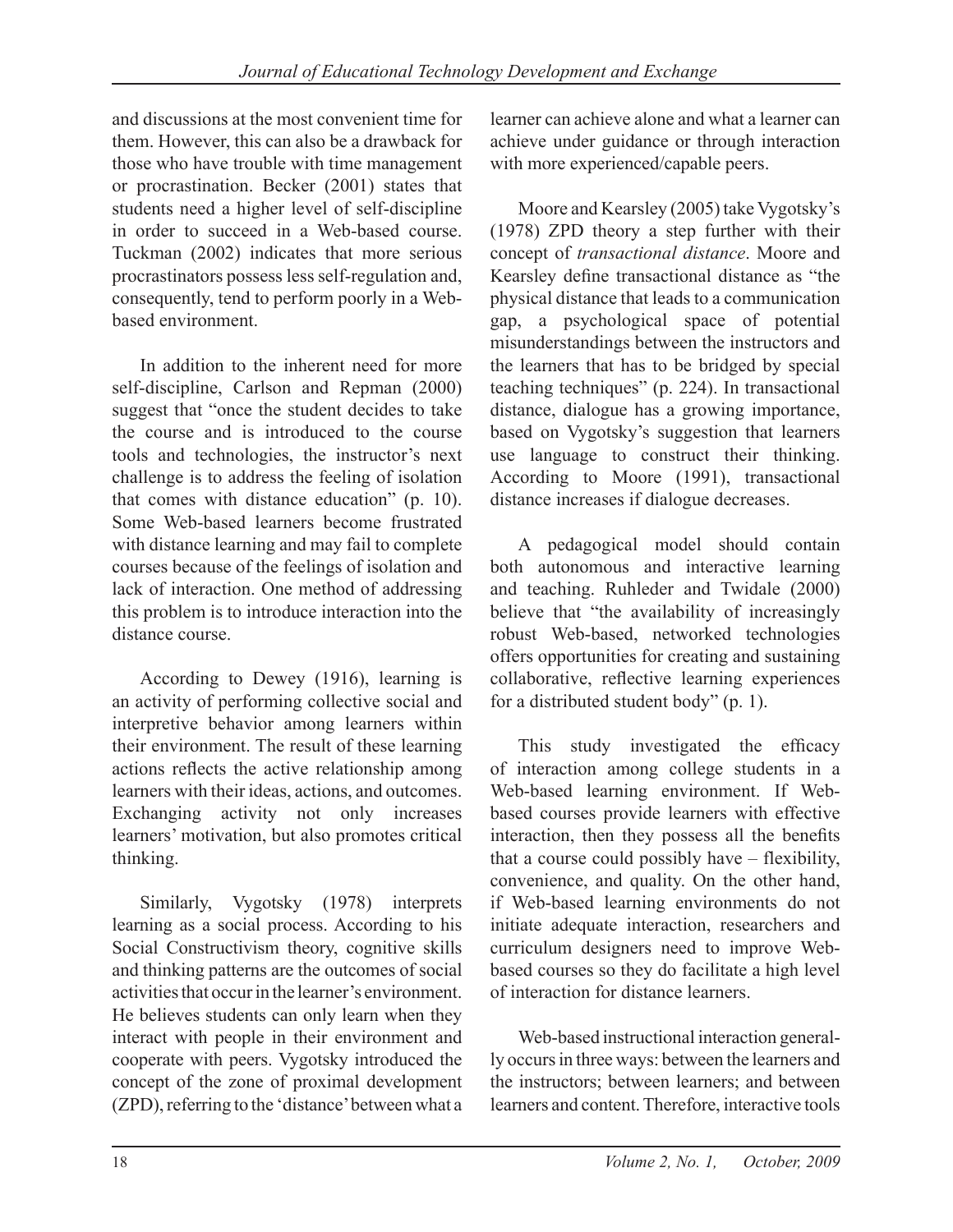such as discussion boards, e-mail, and online chat were examined in this study. Interactions were explored to determine whether they varied due to differences in age, gender, and prior online learning experience in terms of (a) the instructional design of a Web-based course, (b) instructor engagement, (b) learner engagement, and (c) preference of use of the interactive tools. Hypotheses of no difference were proposed, therefore, no significant differences were expected between the efficacy of interaction based on age, gender, or prior online learning experience in regard to instructional design, instructor engagement, learner engagement, or interactive tool preference.

## **2. Purpose of Study**

The purpose of this study was to investigate the efficacy of interaction among college students in a Web-based learning environment. Because there seems to be much variation in how students and faculty define *interaction* (see e.g., Roblyer & Ekhaml, 2000) this study attempts to clarify the role of three specific online communication tools relative to interaction in an online learning environment.

A 16-item questionnaire was developed for this study (see Appendix A). All questions utilized a five-point Likert scale. Questions 1 to 5 requested demographic information. Question 6 assessed which interactive tools (discussion board, e-mail, or online chat) learners felt provided the highest amount of interaction. Questions 7 and 8 were grouped under one dependent variable (Instructor Engagement) and measured the interaction between learners' tool use and instructors' responsiveness. Questions 9, 10, and 11 were grouped under one dependent variable (Learner Engagement) to determine the interaction of learner engagement among peers. Questions 12 through 16 were grouped under one dependent variable (Preference of Tool Use) in order to establish the preference

of tool use and effectiveness of the tools. The scoring (measurements) of the variables are explained via the questionnaire itself.

## **3. Method**

# *3.1. Participants*

The research focused on college students currently or previously enrolled in Web-based courses, regardless of major or student level (e.g., undergraduate or graduate). The survey population was not drawn randomly; rather, snowball sampling was utilized in this study. Selected faculty members were contacted from a list of members of the Society of International Chinese in Educational Technology (SIECT) acquired from the organization's Web site. The purpose of the research was explained before asking for their assistance. The cooperating faculty members were sent the study's questionnaire for distribution to their students. To determine the distribution of samples across participating universities, the total online enrollment for each institution during the 2004 - 2005 academic year was considered. The proportions of total online enrollment were used to determine quotas for the institutions that participated in the study.

# *3.2. Instrumentation*

This research study utilized the survey design as described below. The term *questionnaire* is used in this study in lieu of *survey* as is often done in survey research to distinguish the design from the data collection tool used for carrying out the research (Glasow, 2005). A cross-sectional survey instrument was developed based on a rubric created by Roblyer and Wiencke (2003) to assess and encourage interactive qualities in distance courses. The cross-sectional survey design, the most popular form of survey design used in education, is used to gather data on a population at a single point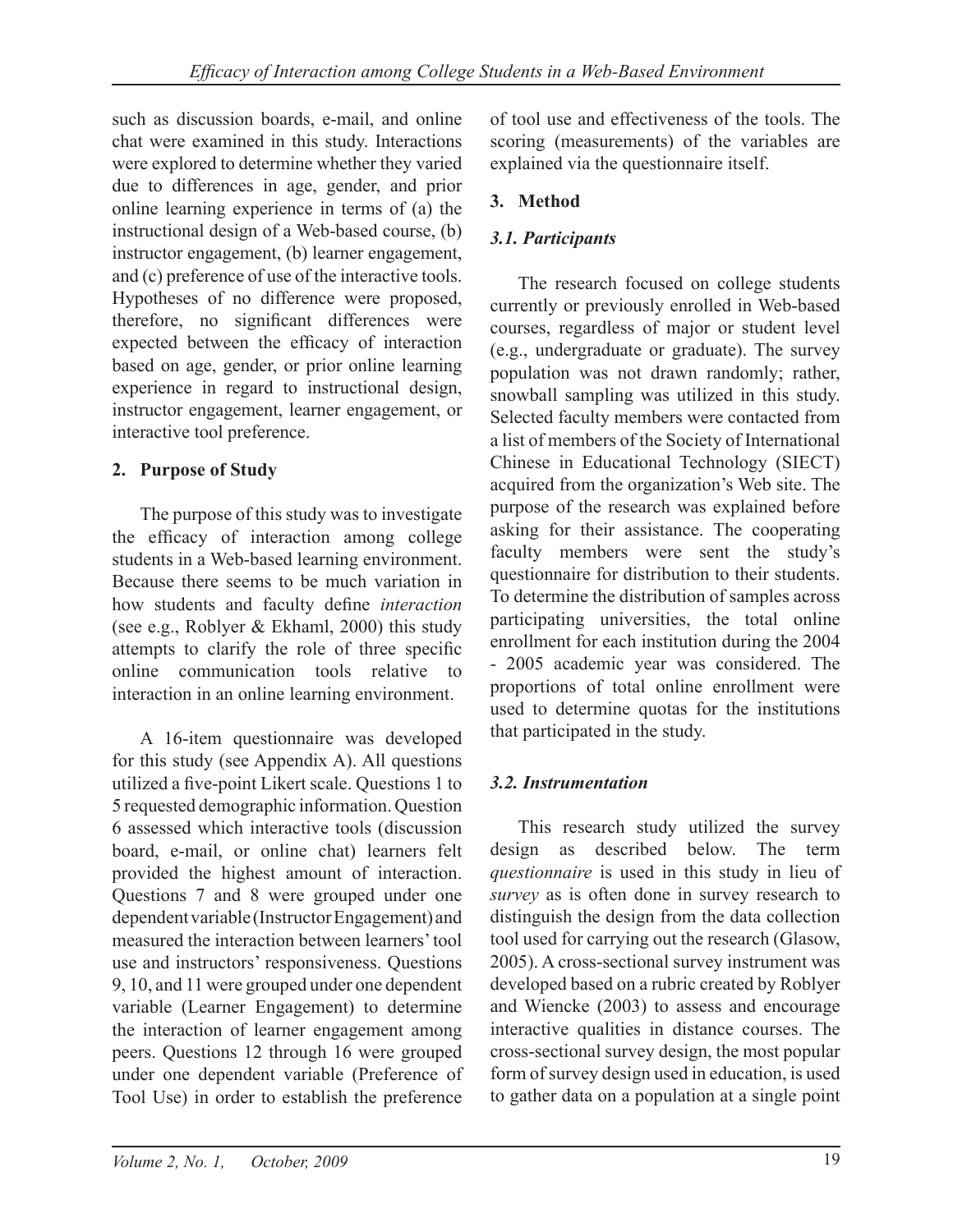in time (Creswell, 2005). To facilitate the ease of data collection, the instrument was an online, interactive questionnaire. The questionnaire was tested on a pilot group of participants from a university that did not participate in the actual study. The valid sample size was 19 from 25 sets of feedback. Cronbach's alpha internal consistency reliability was .908. Based on suggestions from participants in the pilot study, the 16-item questionnaire was refined by clarifying terminology and adjusting the format to improve readability.

In addition to standard demographic data, the questions were grouped into four sections: Instructional Design, Instructor Engagement, Learner Engagement, and Preference of the Tools. The questionnaire primarily focused on two learning content management systems (LCMS) – Blackboard and WebCT – as they were the e-learning tools commonly used at the participating institutions. The LCMS applications contain several collaborative tools for learning; however, this study only considered discussion boards, e-mail, and the virtual classroom, that is, online chat.

## *3.3. Procedures*

The questionnaire was distributed to participants from seven universities in the United States considered as peer institutions because of their similar student population size, state-supported status, and availability of active distance education programs. The formal survey instrument was administered over three weeks during a single semester. Participants received an e-mail from their instructors containing a link to the Web-based, interactive questionnaire. Their consent to participate was requested on the first page; consent forms were then e-mailed to the researcher. The electronic data was stored in a Web form database system accessible only by the researcher and provided by the researcher's institution. The

questionnaire was anonymous in that names were not associated with the responses.

## *3.4. Research Design and Statistical Analysis*

This research study utilized the survey design. Survey research is a pre-experimental, descriptive research method. This design "... consists of two elements – a single instance of a causal event and the assessment of its effects" (Cherulnik, 1983, p. 158). Figure 1 illustrates the research design based upon the notation developed by Campbell and Stanley (1966).

## $X \cap$

*Figure 1.* The Posttest Only Preexperimental Design  $(X =$  intervention,  $Q =$ observation)

Survey research is useful when researchers wish to collect data on phenomena that cannot be directly observed, such as interaction in an online course (Survey Methods, n.d.).

The learner's age, gender, and prior online learning experience, as well as the Web course tool as a repeated measure, were used as independent variables to determine the efficacy of interaction among the four the dependent variables: (a) instructional design, (b) instructor engagement, (c) learner engagement, and (d) preference of tool use. Further, the independent variables were examined to see if they interacted to create differences on the four dependent variables. A four-factor split-plot ANOVA was applied to analyze the data. The four-factor split-plot ANOVA is a combination of the characteristics of one-factor repeated measures and four-factor fixed-effects models. The questions in the instrument were repeated across each of the three tools (discussion board, e-mail, and online chat) in order to determine interaction efficacy levels in a Webbased environment. The effectiveness of each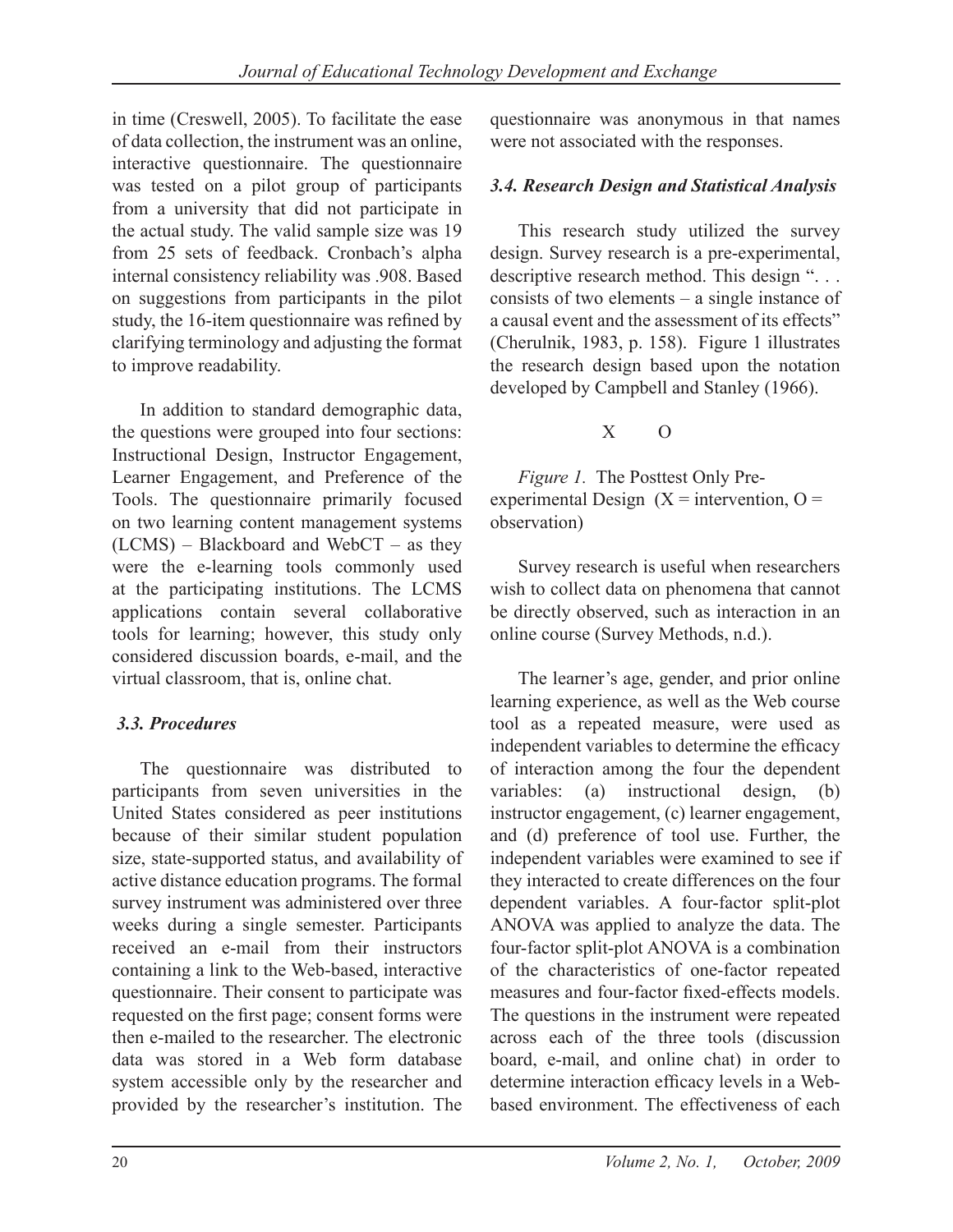Web course tool was examined by calculating the means and standard deviations for each dependent variable.

## **4. Results**

## *4.1. Demographic Characteristics*

A total of 443 students participated in the study; 26.6% were male and 73.4% were female. The participants' age range was between 18 and 59, which was divided into two groups: 18-29 years old (74.1%), and 30-59 years old (25.9%). Only two age groups were utilized as the researcher's primary interest in this variable was to compare younger 'digital natives' with older 'digital immigrants' (Prensky, 2001). Online learning experience was represented by the number of online courses that a participant had taken or was taking currently. The range of online learning experience was between 0 and 7 or more courses, which was divided into five groups: 0 courses (45.7%), 1-2 courses (27.5%), 3-4 courses (13.7%), 5-6 courses (5.2%), and 7 or more courses (7.7%).

## *4.2. General Survey Analysis*

The 16 items in the questionnaire were divided into five sections. Questions 1 to 5 were demographic items, including questions about age, gender, and prior online learning experience. Question 6 assessed which interactive tools (discussion board, e-mail, or online chat) learners felt provided the highest amounts of interaction. Most participants agreed that e-mail (*M*=3.92, *SD*=1.14) provided the most interaction (see Table 1).

Questions 7 and 8 were grouped under one dependent variable (Instructor Engagement); scores from both questions were computed into one set of data to measure the interaction between learners' tool use and instructors' responsiveness. Again, most participants agreed that e-mail (*M*=4.05, *SD*=.87) provided prompt and quality responses from the instructors compared to other communication tools.

Questions 9, 10, and 11 were grouped under one dependent variable (Learner Engagement); scores were computed into one set of data to determine the interaction of learner engagement among their peers. Participants indicated they gained the most peer interaction through e-mail (*M*=3.72, *SD*=.96).

Questions 12 through 16 were grouped under one dependent variable (Preference of Tool Use); scores were computed into one set of data to determine the preference of tool use and effectiveness of the tools. Participants preferred to use e-mail (*M*=4.20, *SD*=.67) more than discussion boards and online chat.

*Table 1.* Descriptive Analysis of Survey Information

|                                  |                  | $\overline{M}$ | SD   |
|----------------------------------|------------------|----------------|------|
| Instructional                    | Discussion board | 3.37           | 1.25 |
| Design                           | E-mail           | 3.92           | 1.14 |
|                                  | Online chat      | 3 26           | 1.41 |
| Instructor                       | Discussion board | 3.69           | 1.09 |
| Engagement                       | E-mail           | 4.05           | .87  |
|                                  | Online chat      | 3.80           | .96  |
| Learner                          | Discussion board | 3.59           | 1.04 |
| Engagement                       | E-mail           | 3.72           | -96  |
|                                  | Online chat      | 290            | 1 20 |
| Preference of<br><b>Tool Use</b> | Discussion board | 396            | .87  |
|                                  | E-mail           | 4 20           | .67  |
|                                  | Online chat      | 3.40           | .98  |

### *4.3. Instructional Design*

The interaction of instructional design with gender, age, and online learning experience was examined using a four-factor split-plot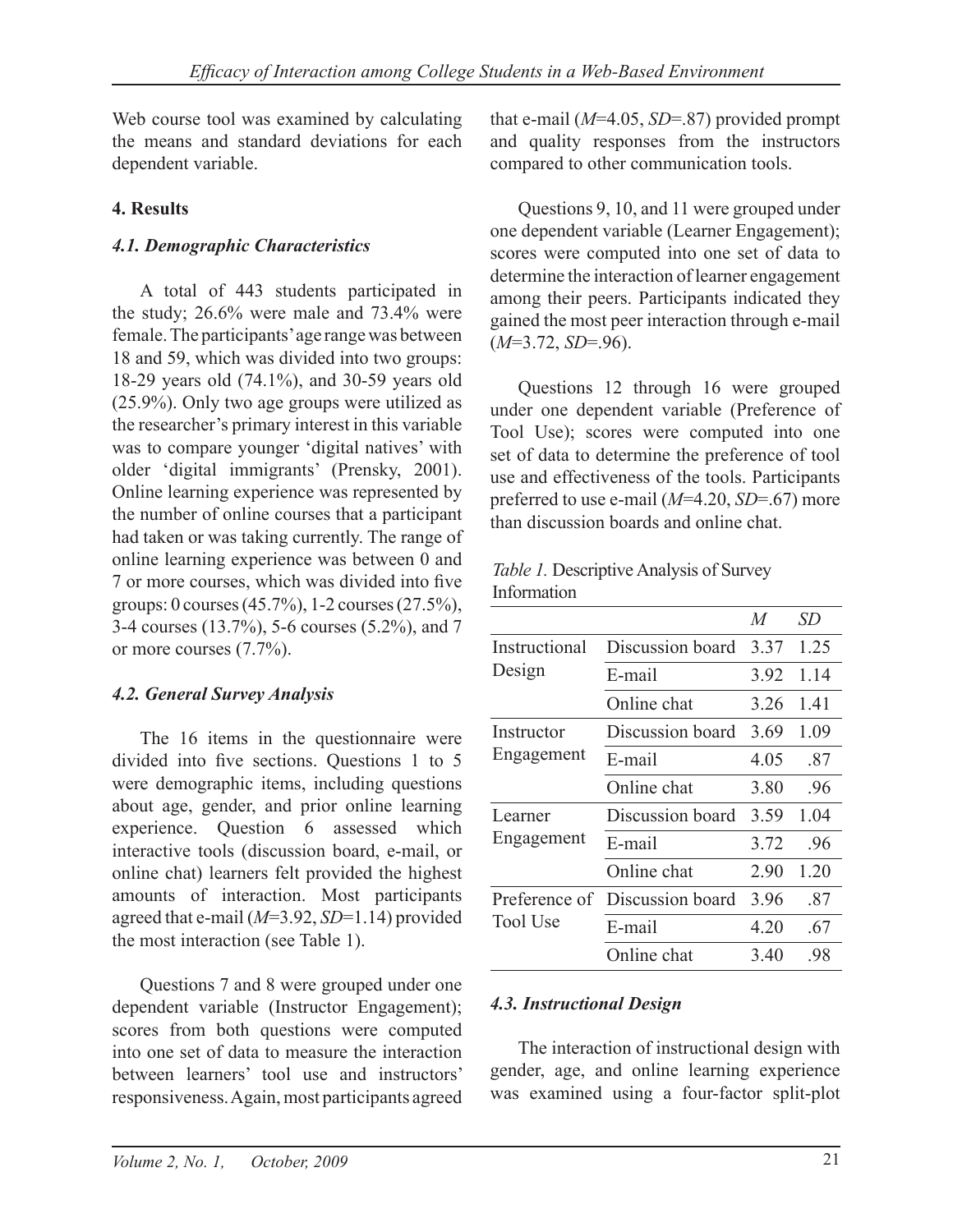ANOVA. Gender, age, and prior online learning experience were used as between-group variables; the instructional tool, or the one repeated variable, served as the fourth factor.

As shown in Table 2, there was a statistically significant difference across tools in terms of instructional design; in other words, the three tools provided different levels of interaction,  $F(2, 260) = 5.725, p < .05$ . There was a statistically significant interaction between the three tools and age, which indicated that perceptions about the amount of learning interaction varied based on age,  $F(2, 260) = 6.163$ ,  $p < .05$ .

*Table 2.* ANOVA Summary Table for Significant Effects on Instructional Design of a Web-Based Course by Tool and Age

|              | F       | df     | D       |
|--------------|---------|--------|---------|
| <b>Tool</b>  | 5 7 2 5 | 2, 260 | $.004*$ |
| Tool x Age   | 6.163   | 2, 260 | $.002*$ |
| * $p < 0.05$ |         |        |         |

A post hoc test was performed using paired samples *t* tests to determine which tools were significantly different from each other. As shown in Table 3, there was a significant difference between the means of discussion board and e-mail,  $t(379) = -6.46$ ,  $p < 0.01$  and between e-mail and online chat,  $t(265) = .29$ ,  $p < .001$ . Further, the means of e-mail were higher than the means of discussion board and online chat.

*Table 3.* Paired Samples *t* Test among Three Tools for Instructional Design

| Pairs                                   | Mean<br>Difference | t           | df  | Sig.    |
|-----------------------------------------|--------------------|-------------|-----|---------|
| $DB$ - $EM$                             | $-.50$             | $-6.46$ 379 |     | $.000*$ |
| $DB-OC$                                 | .03                | 29          | 265 | 775     |
| $EM-OC$                                 | -69                | 7.58 281    |     | $.000*$ |
| $* p < .05$ DB = Discussion Board; EM = |                    |             |     |         |

E-mail;  $OC = Online$  Chat

Because of the significant interaction between age and instructional tools, the data was analyzed to determine if (a) the tool variable had a statistically significant interaction with each age group, and (b) the age variable had a statistically significant interaction with the individual tools. There was a statistically significant difference between the three tools for learners who were between 18-29 years old,  $F(2, 260) = 6.163$ ,  $p < .05$ . On the other hand, there was no statistically significant difference between the three tools for learners who were between 30-59 years old,  $F(2, 63) = 1.414$ , *p*  $> .05.$ 

Paired samples *t* tests were performed to identify the differences across the repeated measure in the 18-29 age group. As shown in Table 4, there was a statistically significant difference between discussion board and e-mail,  $t(271) = -8.58$ ,  $p \le 0.001$  and between e-mail and online chat,  $t(215) = 8.04$ ,  $p < .001$ . Additionally, learners in the 18-29 age group thought e-mail provided higher interaction than any other tool.

*Table 4.* Descriptive Analysis of Three Tools in 18-29 Age Group

|             |           | $\overline{M}$ | N   | SD   |
|-------------|-----------|----------------|-----|------|
| Pair 1      | $DB$      | 3.25           | 272 | 1.22 |
| $DB$ - $EM$ | EM        | 4.01           | 272 | 1.08 |
| Pair 2      | <b>BD</b> | 3.22           | 200 | 1.20 |
| $DB-OC$     | <b>OC</b> | 3.29           | 200 | 1.45 |
| Pair 3      | EM        | 4.13           | 216 | 1.01 |
| $EM-OC$     | <b>OC</b> | 3.32           | 216 | 1.45 |

 $DB = Discussion$  Board;  $EM = E-mail$ ;  $OC =$ Online Chat

The data was also analyzed using a univariate method. There was a statistically significant difference between age and discussion board, which indicated that learners across age groups felt differently about discussion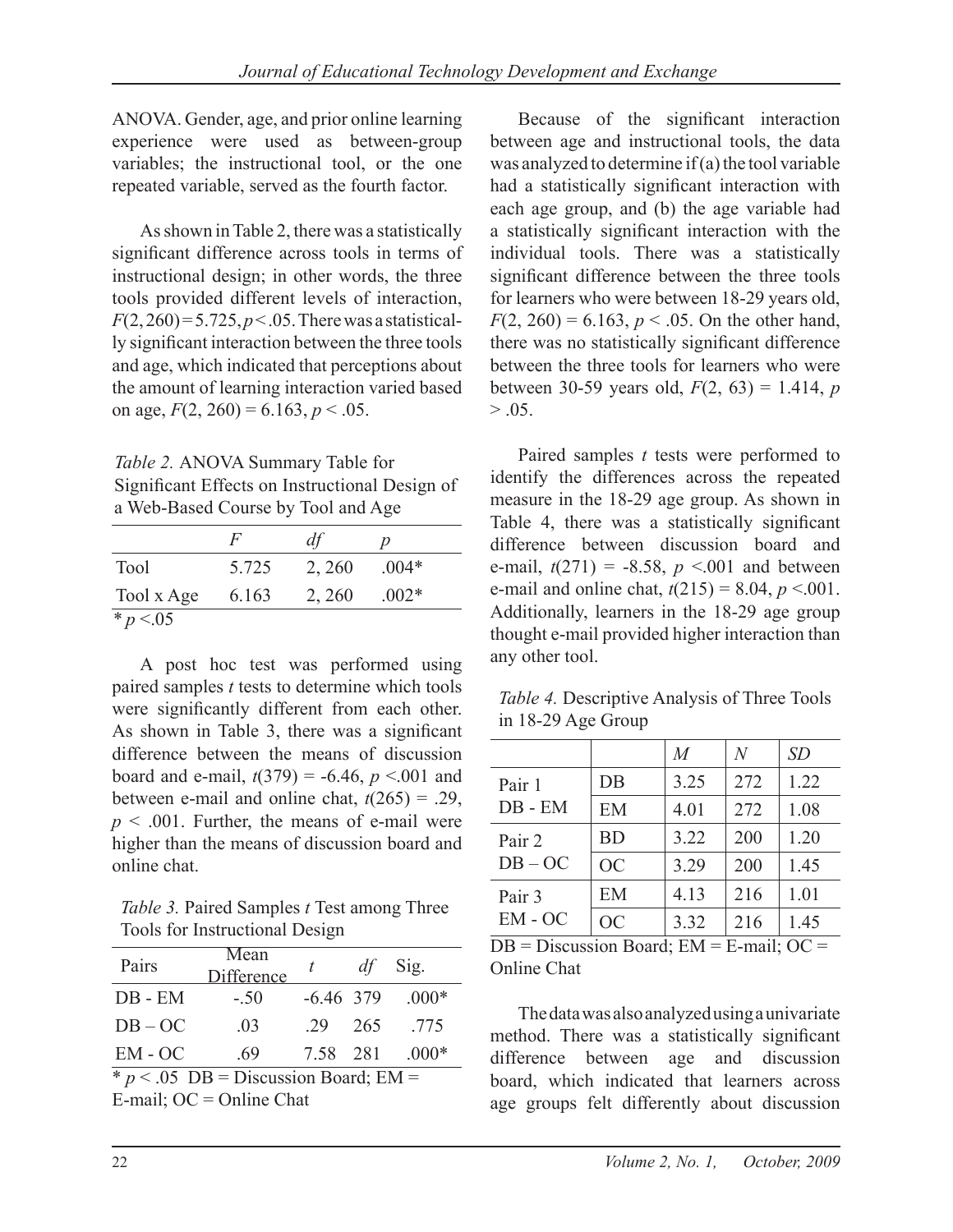board interaction,  $F(1,384) = 9.070$ ,  $p < .05$ . The older learners (30-59 years old) rated the amount of interaction through discussion boards as higher than did the younger learners (18-29 years old). For the e-mail tool, there was also a statistically significant difference between age groups,  $F(1, 428) = 18.414$ ,  $p <$ .05. The younger learners thought the amount of interaction they experienced through e-mail was higher than the older learners. However, there was no statistically significant interaction between age and online chat use,  $F(1, 282)$  =  $1.791, p > .05.$ 

#### *4.4. Instructor Engagement*

Instructor engagement was explored through a repeated measure. As shown in Table 5, there was a statistically significant difference across tools in terms of instructor engagement; in other words, the three tools provided different levels of instructor engagement, *F*(2,  $89$ ) = 4.526,  $p < .05$ . A statistically significant interaction between the three tools and age indicated that perceptions about levels of instructor engagement varied based on age,  $F(2, 89) = 3.206, p < .05.$ 

*Table 5.* ANOVA Summary Table for Significant Effects on Instructor Engagement by Tool and Age

|              | F     | df   |         |
|--------------|-------|------|---------|
| <b>Tool</b>  | 4.526 | 2,89 | $.014*$ |
| Tool x Age   | 3.206 | 2,89 | $.046*$ |
| * $p < 0.05$ |       |      |         |

A post hoc test was performed using paired samples *t* tests to determine which tools were significantly different from each other. As shown in Table 6, there was a significant difference between the means of discussion board and e-mail,  $t(306) = -6.73$ ,  $p < .001$ ; between e-mail and online chat,  $t(95) = 7.99$ , *p* < .049; and between discussion board and online chat,  $t(98) = 3.90$ ,  $p < .001$ . The mean of e-mail was higher than the means of discussion board and online chat, while the mean of discussion board was higher than the mean of online chat.

| <i>Table 6.</i> Paired Samples <i>t</i> Test among Three |
|----------------------------------------------------------|
| Tools for Instructor Engagement                          |

| Pairs                                  | Mean<br>Difference | t           | df  | Sig.    |  |
|----------------------------------------|--------------------|-------------|-----|---------|--|
| $DB - EM - 38$                         |                    | $-6.73$ 306 |     | $.000*$ |  |
| $DB-OC$ .17                            |                    | 199         | 95  | $.049*$ |  |
| EM - OC                                | -40                | 3.90        | -98 | $.000*$ |  |
| $* n < 05$ DR = Discussion Roard: FM = |                    |             |     |         |  |

 $p < 05$  DB = Discussion Board; EM E-mail;  $OC = Online$  Chat

Because of the significant interaction between age and instructional tools, the data was also analyzed to determine if (a) the tool variable had a statistically significant interaction with each age group, and (b) the age variable had a statistically significant interaction with the individual tools. There was a statistically significant difference between the three tools for learners in the 18-29 age group,  $F(2, 56)$  = 12.580,  $p < .05$ . On the other hand, there was no statistically significant difference between the three tools for learners in 30-59 age group,  $F(2, 33) = 1.046, p > .05.$ 

Paired samples *t* tests were performed to identify differences across the repeated measure in the 18-29 age group. There was a statistically significant difference between discussion board and e-mail,  $t(205) = -6.9$ , *p* < .001; between discussion board and online chat,  $t(59) = 3.15$ ,  $p < .003$ ; and between e-mail and online chat,  $t(62) = 5.08$ ,  $p < .001$ . In Table 7, the descriptive analysis indicates that learners in the 18-29 age group thought e-mail and discussion board provided higher instructor engagement than online chat.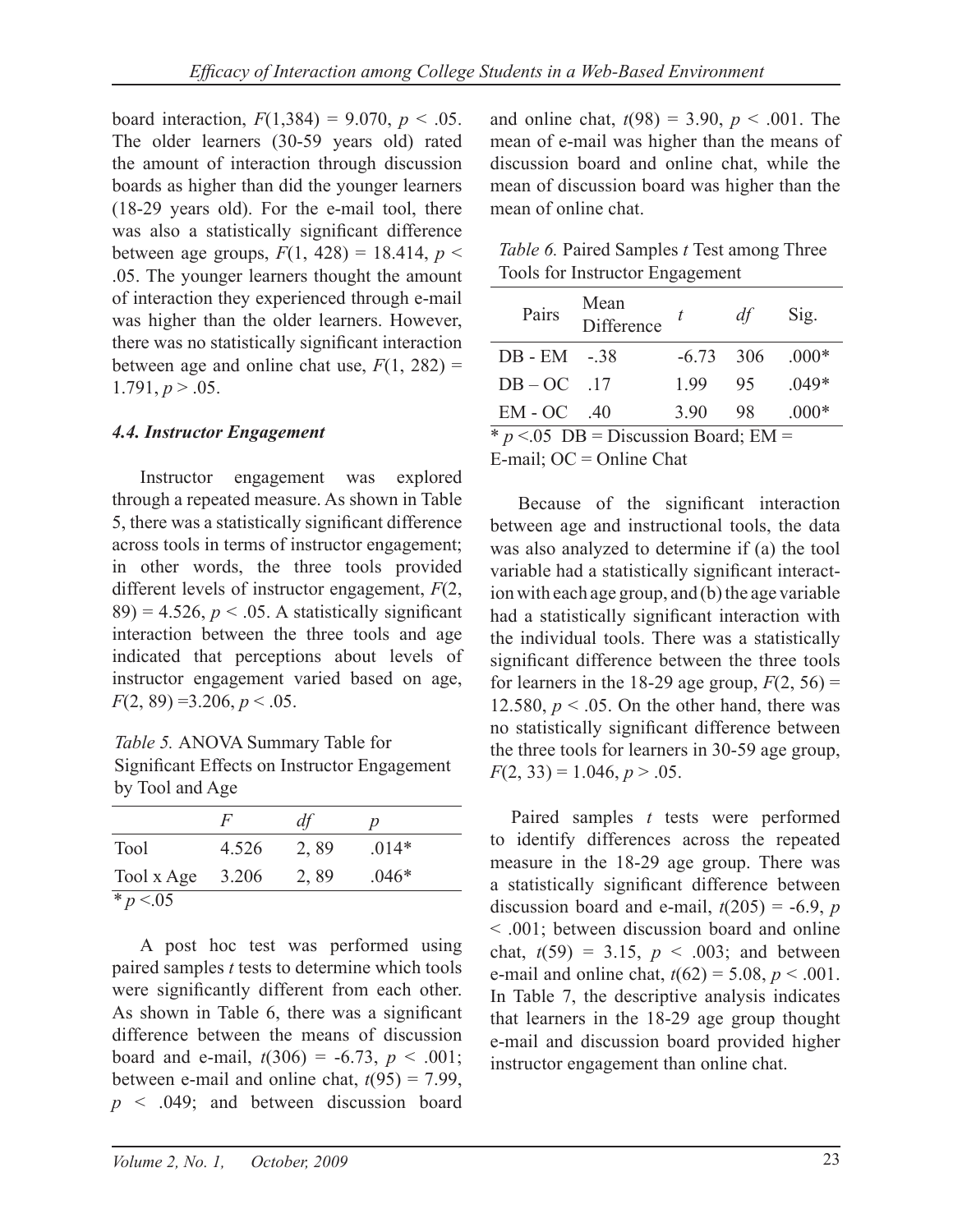|             |           | $\overline{M}$ | N   | <i>SD</i> |
|-------------|-----------|----------------|-----|-----------|
| Pair 1      | DB        | 3.62           | 206 | 1.14      |
| $DB$ - $EM$ | EM        | 4 1 1          | 206 | .85       |
| Pair 2      | DB        | 4.01           | 60  | .92       |
| $DB-OC$     | <b>OC</b> | 3.67           | 60  | 1.02      |
| Pair 3      | EM        | 4.30           | 63  | .73       |
| $EM-OC$     | <b>OC</b> | 3.67           | 63  | 1.02      |

*Table 7.* Descriptive Analysis of Three Tools in 18-29 Age Group

 $DB = Discussion$  Board;  $EM = E-mail$ ;  $OC =$ Online Chat

The data was also analyzed using a univariate method. There was no statistically significant difference between age and discussion board, indicating that learners in both age groups felt similarly about discussion boards in terms of instructor engagement,  $F(1,319) = 3.475$ ,  $p >$ .05. There was also no statistically significant difference between age and e-mail,  $F(1, 408)$  = .282,  $p > 0.05$  or between age and online chat,  $F(1,$  $100$ ) = 3.368,  $p > .05$ , indicating that both age groups felt similarly about these instructional tools in relation to instructor engagement.

#### *4.5. Learner Engagement*

A four-factor split-plot ANOVA was applied to analyze the data in regard to learner engagement. The questions in the instrument were repeated across each of the three tools (discussion board, e-mail, and online chat) in order to determine interaction efficacy in a Web-based environment. As shown in Table 8, there was a statistically significant difference among tools in terms of learner engagement; in other words, the three tools provided different levels of interaction,  $F(2, 94) = 10.907$ ,  $p < .05$ . There was no statistically significant interaction between the repeated measure and any of the other three between-subjects variables in terms of learner engagement.

*Table 8.* ANOVA Summary Table for Significant Effects on Learner Engagement by Tool

| Tool       | 10.907 | 2, 94 | $.001*$ |
|------------|--------|-------|---------|
| * $p < 05$ |        |       |         |

For situations involving three or more groups, when the null hypothesis is rejected, a multiple comparison procedure is needed to determine which means or combination of means are different (Lomax, 1992). Therefore, a post hoc was conducted on the repeated measure for instructional tool. Paired samples *t* tests were utilized to determine whether there was a statistically significant difference between each pair of tools. As shown in Table 9, there was a statistically significant difference between discussion board and e-mail, *t*(318)  $= -2.05$ ,  $p \le 0.042$ ; between e-mail and online chat,  $t(99) = 7.02$ ,  $p < .001$ ; and between online chat and discussion board,  $t(102) = 6.42$ , *p* <.001. The mean of e-mail was higher than the mean of discussion board, while the mean of discussion board was higher than the mean of online chat. In Table 10, the descriptive analysis indicates that learners thought e-mail provided the highest learner engagement, followed by discussion board

*Table 9.* Paired Samples *t* Test among Three Tools for Learner Engagement

| Pairs                                    | Mean<br>Difference | t                 | df | Sig.        |
|------------------------------------------|--------------------|-------------------|----|-------------|
| $DB$ - $EM$                              | $-.14$             | $-2.05$ 318 .042* |    |             |
| $DB-OC$                                  | .81                | 7.02              | 99 | $.000*$     |
| $EM-OC$                                  | .95                | 6.42              |    | $102$ .000* |
| * $p < 0.05$ DB = Discussion Board; EM = |                    |                   |    |             |

E-mail;  $OC = Online$  Chat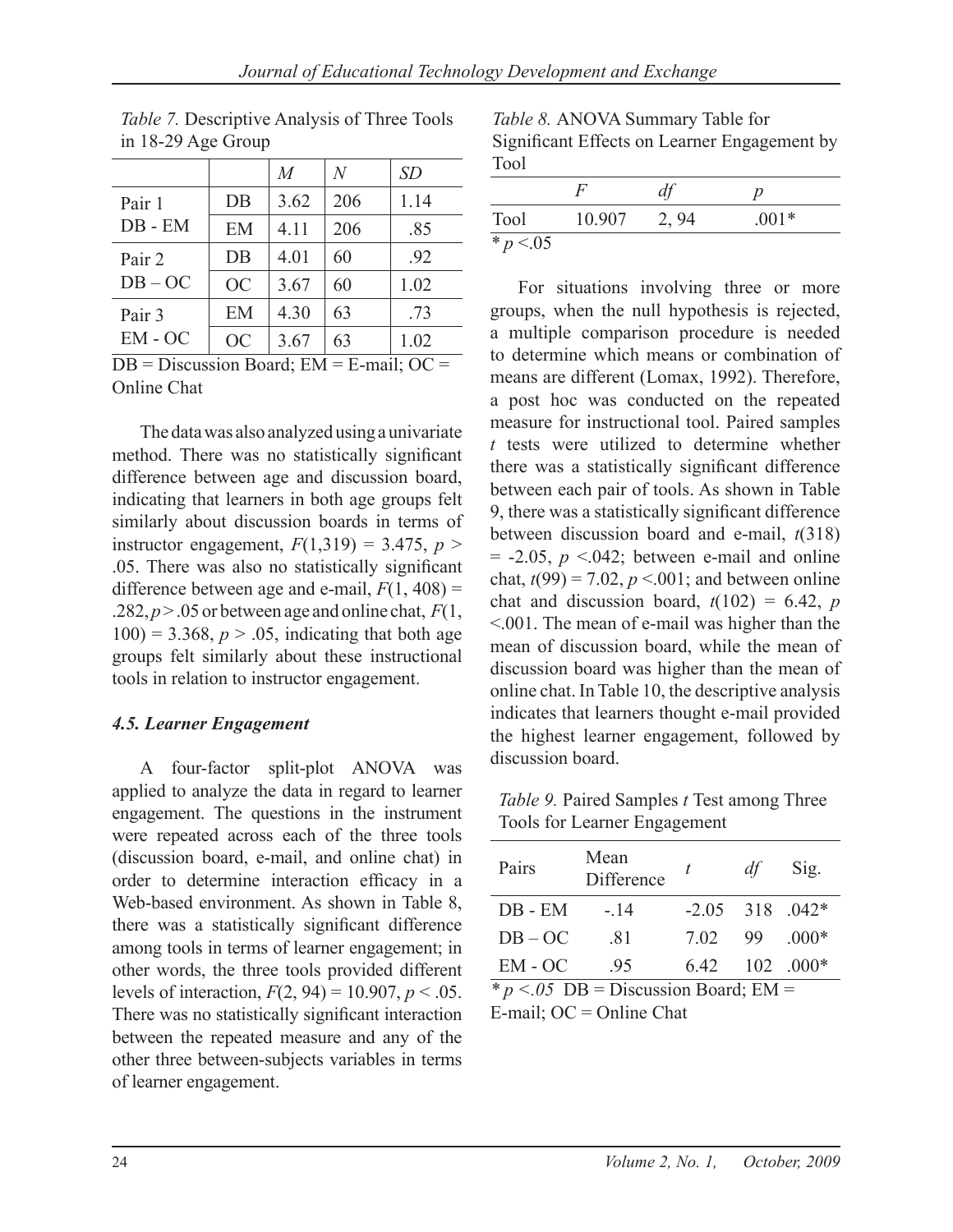|             |           | M    | N   | SD   |
|-------------|-----------|------|-----|------|
| Pair 1      | DB        | 3.61 | 319 | 1.03 |
| $DB$ - $EM$ | EM        | 3.75 | 319 | .94  |
| Pair 2      | <b>BD</b> | 3.72 | 100 | 1.03 |
| $DB-OC$     | <b>OC</b> | 2.91 | 100 | 1.19 |
| Pair 3      | EM        | 3.84 | 103 | .89  |
| $EM-OC$     | <b>OC</b> | 2.90 | 103 | 1.21 |

*Table 10.* Descriptive Analysis of Three Tools – Learner Engagement

 $DB = Discussion$  Board;  $EM = E-mail$ ;  $OC =$ Online Chat

### *4.6 Preference of Use of the Tools*

A four-factor split-plot ANOVA was applied to analyze the data. The questions in the instrument were repeated across each of the three tools (discussion board, e-mail, and online chat) in order to determine interaction efficacy in a Web-based environment. As shown in Table 11, there was a statistically significant difference across tools in terms of tool preference; in other words, the three tools had a differential influence on the learners' preferences,  $F(2, 140) = 12.270, p < .05$ . There was a statistically significant interaction between tools and learners' experiences, which indicated that tool preference varied based on prior online experience,  $F(2, 140) = 2.633$ , *p*  $< 0.05$ .

*Table 11.* ANOVA Summary Table for Significant Effects on Preference of Tool Use by Tool and Experience

|                                      | $H^+$ | df                    |  |
|--------------------------------------|-------|-----------------------|--|
| Tool                                 |       | $12.270$ 2, 140 .000* |  |
| Tool x Experience 2.633 2, 140 .009* |       |                       |  |
| * $p < 0.05$                         |       |                       |  |

A post hoc test was performed using paired samples *t* tests to determine which tools were significantly different from each other. As shown in Table 12, there was a significant difference between the means of discussion board and e-mail, *t*(354) = -4.87, *p* < .001; between e-mail and online chat,  $t(144) = 6.10$ ,  $p < .001$ ; and between discussion board and online chat,  $t(150) = 7.93$ ,  $p < .001$ . The mean of e-mail was higher than the means of discussion board and online chat, while the mean of discussion board was higher than the mean of online chat.

*Table 12.* Paired Samples *t* Test among Three Tools for The Preference of Tool Use

| Pairs                                                  | Mean<br>Difference | t    | df | Sig.                         |  |  |  |
|--------------------------------------------------------|--------------------|------|----|------------------------------|--|--|--|
| $DB - EM - 24$                                         |                    |      |    | $-4.87$ 354 000 <sup>*</sup> |  |  |  |
| $DB - OC$                                              | -60                | 6.10 |    | $144 \quad .000*$            |  |  |  |
| $EM-OC$                                                | 79                 |      |    | 7.93 150 000*                |  |  |  |
| $* p < 05 \text{ DB} = \text{Discussion Board}$ ; EM = |                    |      |    |                              |  |  |  |

 $E$ -mail;  $OC = Online$  Chat

Because of the significant interaction between experience level and tools, the data was analyzed to determine if (a) the instructional tool variable significantly interacted with each experience group, and (b) the experience variable significantly interacted with each instructional tool. There was a statistically significant difference between the three tools for learners who had no previous online experience,  $F(2, 56) = 10.436$ ,  $p < .05$ . There was also a statistically significant difference between the three tools for learners whose experience included 1-2 online courses,  $F(2, 37) = 27.147$ , *p* < .05. A third statistically significant difference was found between the three tools for learners whose experience included 3-4 online courses,  $F(2, 21) = 5.416$ ,  $p < .05$ . However, there was no statistically significant difference between tools for learners whose experience included 5-6 online courses,  $F(2, 7) = 1.592$ ,  $p > .05$  or for those whose experience included 7 or more online courses,  $F(2, 12) = .682, p > .05$ .

Paired samples *t* tests were performed to identify differences across the repeated measure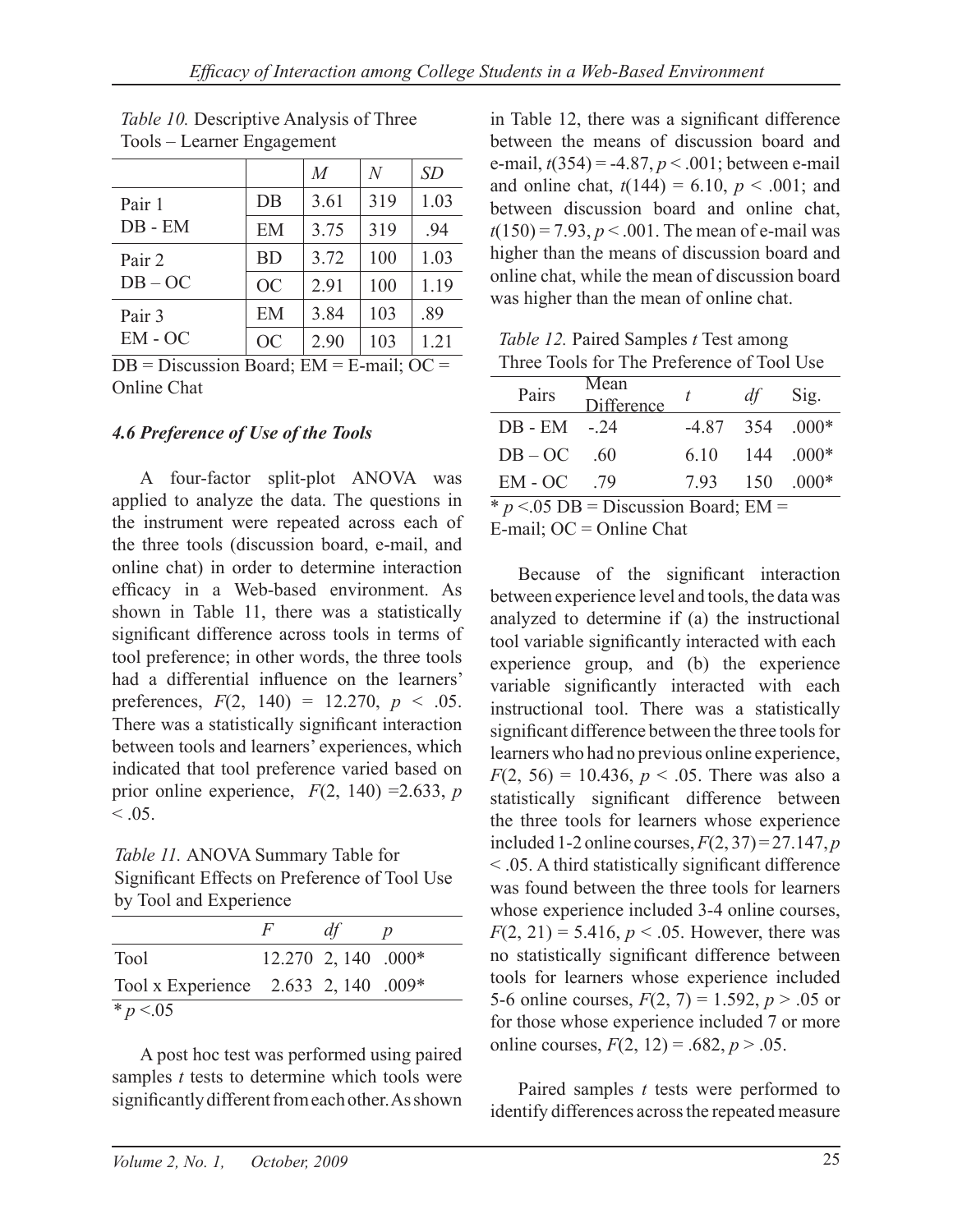in the group with no prior online experience. There was a statistically significant difference between discussion board and e-mail,  $t(142)$  =  $-5.27, p \leq 0.001$  and between e-mail and online chat,  $t(61) = 5.15$ ,  $p < .001$ . As shown in Table 13, the descriptive analysis indicated that learners with no previous online experience preferred to use e-mail more than any other tool.

*Table 13.* Descriptive Analysis of Three Tools in Zero Experience Group

|                                  |            | $\overline{M}$ | $\,N$                             | SD            |
|----------------------------------|------------|----------------|-----------------------------------|---------------|
| Pair 1                           | $DB$       | 3.79           | 143                               | .85           |
| $DB$ - $EM$                      | EM         | 4.20           | 143                               | .63           |
| Pair 2<br>$DB-OC$                | <b>BD</b>  | 3.79           | 58                                | .92           |
|                                  | <b>OC</b>  | 3.55           | 58                                | .74           |
| Pair 3<br>$EM-OC$                | EM         | 4.14           | 62                                | .60           |
|                                  | <b>OC</b>  | 3.52           | 62                                | .74           |
| $\mathbf{r}$ .<br>n <sub>n</sub> | $\sqrt{ }$ | $1 \sqrt{2}$   | $^{\bullet}$ 1 $^{\bullet}$<br>T. | $\sim$ $\sim$ |

 $DB = Discussion$  Board;  $EM = E-mail$ ;  $OC =$ Online Chat

In regard to learners whose experience included 1-2 online courses, there was a statistically significant difference between discussion board and online chat,  $t(38) = 6.71$ , *p* < .001 and between e-mail and online chat,  $t(40) = 6.70$ ,  $p < .001$ . As shown in Table 14, the descriptive analysis indicates that learners in this group preferred to use e-mail and discussion board more than online chat.

In regard to learners whose experience included 3-4 online courses, there was a statistically significant difference between discussion board and online chat,  $t(23) = 3.14$ , *p* <.005 and between e-mail and online chat,  $t(23) = 2.56, p < 0.018$ . Again, as shown in Table 15, the descriptive analysis indicated that learners in this group preferred to use e-mail and discussion board more than online chat.

The data was also analyzed using a univariate method. There was a statistically significant difference between experience levels and discussion board preference, which indicated that learners from different experience groups felt differently about discussion board use,  $F(1,357) = 3.043$ ,  $p < .05$ . However, there was no statistically significant difference between e-mail  $[F(1,413) = 1.258, p > .05]$  or online chat  $[F(1, 146) = 2.048, p > .05]$  according to experience level.

| <i>Table 14.</i> Descriptive Analysis of Three |  |  |  |  |  |
|------------------------------------------------|--|--|--|--|--|
| Tools in 1-2 Experience Group                  |  |  |  |  |  |

|           | M    | N   | SD   |
|-----------|------|-----|------|
| DB        | 4.03 | 107 | .92  |
| EM        | 4.15 | 107 | .73  |
| <b>BD</b> | 4.17 | 39  | .83  |
| <b>OC</b> | 3.00 | 39  | 1.08 |
| EM        | 4.37 | 41  | .64  |
| <b>OC</b> | 3.03 | 41  | 1.10 |
|           |      |     |      |

 $DB = Discussion$  Board;  $EM = E-mail$ ;  $OC =$ Online Chat

*Table 15.* Descriptive Analysis of Three Tools in 3-4 Experience Group

|                       |           | $\overline{M}$ | $\,N$ | SD   |
|-----------------------|-----------|----------------|-------|------|
| Pair 1<br>$DB$ - $EM$ | $DB$      | 4.21           | 54    | .76  |
|                       | EM        | 4.28           | 54    | .61  |
| Pair 2<br>$DB-OC$     | <b>BD</b> | 4.20           | 24    | .78  |
|                       | <b>OC</b> | 3.38           | 24    | 1.23 |
| Pair 3<br>$EM-OC$     | EM        | 4.13           | 24    | .79  |
|                       | <b>OC</b> | 3.35           | 24    | 1.20 |

 $DB = Discussion$  Board;  $EM = E-mail$ ;  $OC =$ Online Chat

A post hoc test was performed to identify which of the five experience groups were significantly different from each other in terms of tool preference. Learners who had no experience were less in favor of discussion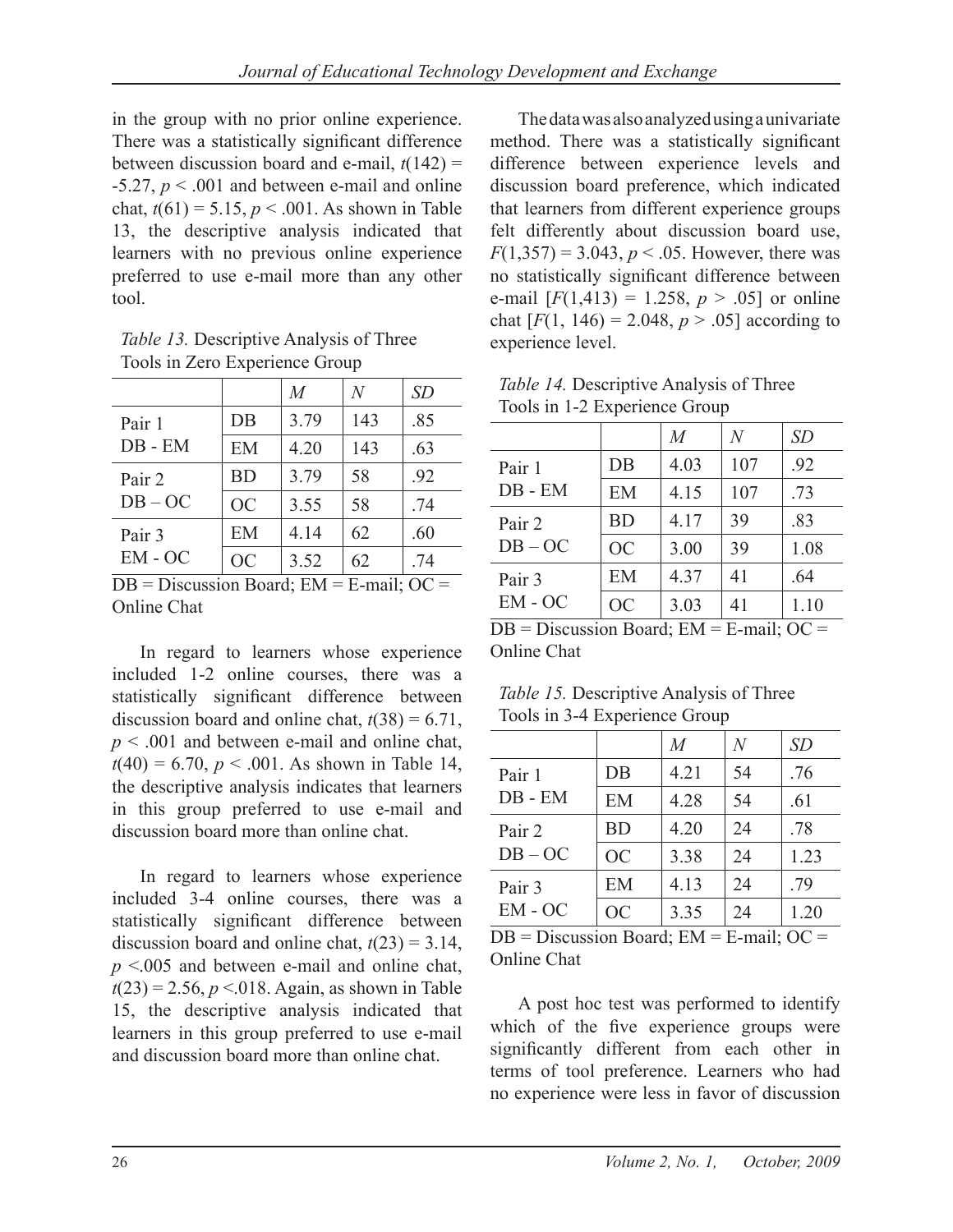board use than learners whose experience included 3-4 courses,  $p < .012$ . There were no statistically significant differences between any other pairs of groups based on experience.

## **5. Discussion**

The results of this study support previous findings and also suggest potential new explanations regarding learner interaction in Web-based courses. In regard to instructional design, learners in general thought they gained a higher amount of interaction using e-mail than they did using a discussion board or online chat. Younger learners in particular thought they received a high amount of learning interaction through e-mail, while older learners did not think the three tools had a differential effect on their learning interaction. This supports one previous finding that e-mail encouraged learners to contact, and interact with, the instructor and other students, as well as fostered an environment in which students could participate and reflect upon their thoughts (Mount Royal College, 2003).

In regard to instructor engagement, learners in general thought they had higher engagement with their instructors by using e-mail and discussion board. Younger learners in particular perceived that they received higher instructor engagement through e-mail and discussion board, while older learners did not think the three tools had a differential effect on instructor engagement. Interestingly, e-mail and discussion board have been described as valuable for information exchanges in an asynchronous format by providing opportunities for shy or non-native speakers to express themselves (Delahoussaye & Neiheisel, 2005; Funaro & Montell, 1999).

In regard to learner engagement, learners thought they had higher engagement with their peers by using e-mail and discussion board.

However, no significant differences were found according to gender, age, or prior online learning experience, which concurs with the current literature (Davidson-Shivers, Tanner, & Muilenburg, 2000; Funaro & Montell, 1999).

In regard to instructional tool preference, learners preferred to use e-mail and discussion board over online chat. Specifically, learners with no online experience preferred to use e-mail, and learners whose experience included one to four courses preferred to use e-mail and discussion board. Learners with significant online course experience (five or more courses) appeared to consider all the tools equally preferable. This corroborates previous findings that online learning experience is an important factor for learners to succeed in the use of a variety of Web-based applications (Hannafin, Hill, Oliver, Glazer, & Sharma, 2003).

A flexible timeframe is a major advantage of a Web-based course. Within this flexible timeframe, Davidson-Shivers et al. (2000) state that online chats provide direct realtime learning environments involving a high degree of interaction. However, the findings in this study indicate that online chat was the least favorite tool among online learners. One possible reason for this is that online chat requires synchronous communication between instructors and learners. Driscoll (1998) suggests that asynchronous methods provide a more flexible timeframe for students to reflect on what they have learned as compared to synchronous delivery formats. If the student is required to be online at a specific time and day to participate in a chat session, this is counterproductive to Martinez's " anywhere, anytime, just-enough needs of the learner" (2002, p. 168) description of the online learning experience. This may very well account for the lack of enthusiasm for this tool.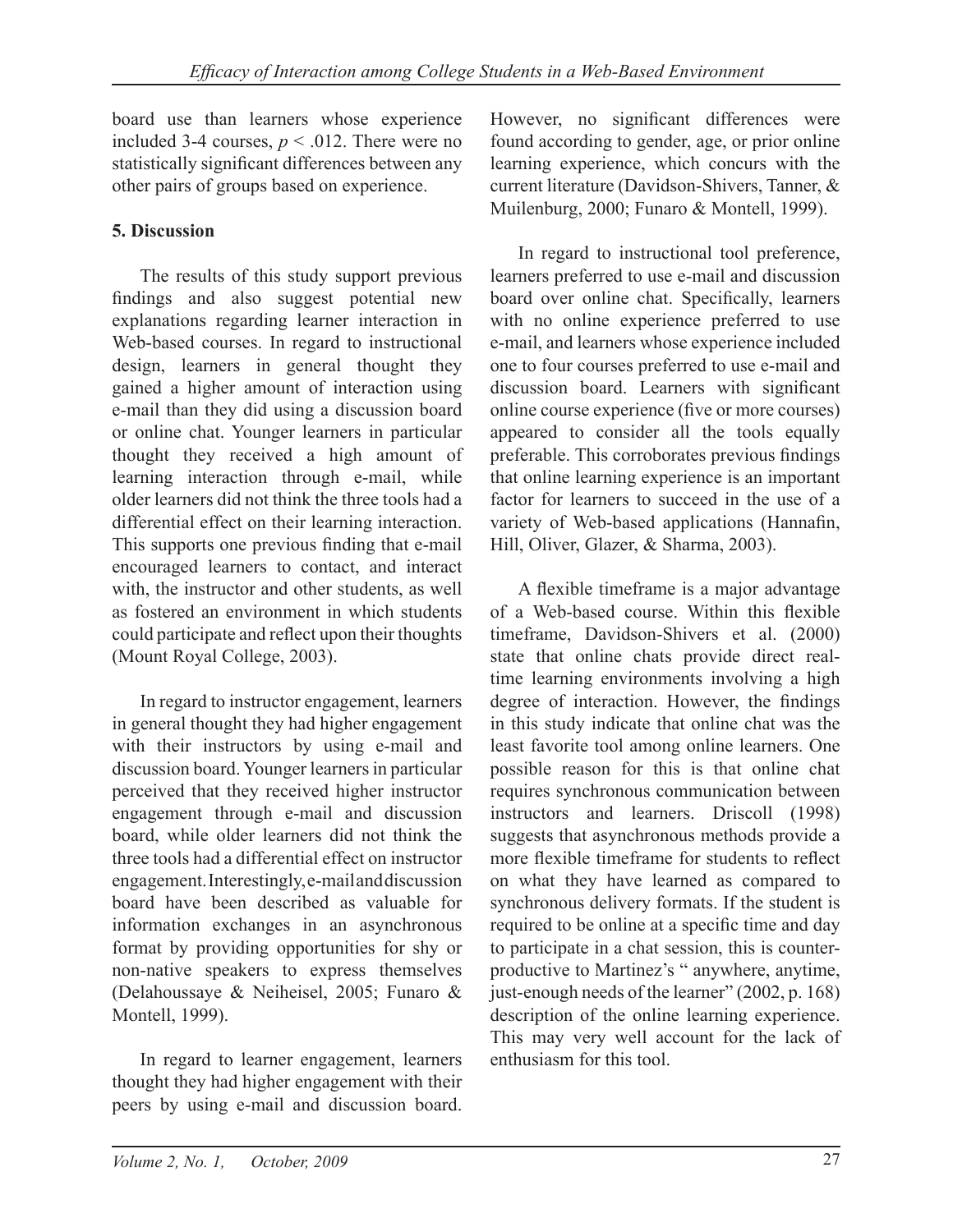## **6. Implications**

Important to acknowledge is that the limited sample size and/or the snowball sampling method could influence the generalizability of this study's results to other distance education formats. Still, several practice implications can be inferred from the findings.

First, the incorporation of e-mail into all Web-based course designs should certainly be considered. According to this study, online learners thought e-mail provided higher interaction, higher instructor engagement, and higher peer engagement; they also thought e-mail was a preferable tool for Web-based learning. Carswell, Thomas, Petre, Price, and Richards (2000) suggest that e-mail forwarding effectively brings the latest course postings to students' attention. Even though alternative delivery formats are available, such as a discussion board, students prefer e-mail simply due to the convenience of e-mail access. College students utilize e-mail a great deal. For instance, at one Midwestern university, a study of student usage of online resources showed that 99% of students used e-mail and 93% used Blackboard/WebCT, which includes an e-mail function (Janz, Owen, & Ande, 2005).

Second, the transactional distance should be shortened between instructors and learners in a Web-based environment. Moore (1991) defined transactional distance in terms of dialogue and communication between instructors and learners and suggested that transactional distance increases if dialogue decreases. Prompt e-mail response is one way to reduce the "transactional distance" between instructors and learners. However, in order to provide a constructive learning environment, instructors could use strategies such as asking open-ended questions and encouraging students to reply with more personal thought to ensure that the e-mail dialogue is interactive rather than just a one-way instruction.

## **7. Future Research**

The results of this study would suggest several directions for future research. First, because older learners did not perceive that the three tools provided as much interaction as the younger learners, a further exploration into how age and/or generational differences might impact the perceptions of Web-based learners is applicable.

Second, the age range of 18-29 may have been too broad to determine if the participants were undergraduate or graduate students. Future research could break the age ranges into smaller scales to achieve more specific results and determine whether differences exist between undergraduate and graduate populations relative to perceived amounts of interaction.

Third, the study found that prior online experience impacted tool preference. Future research could focus on the characteristics of different tools within Web-based applications to determine the reasons for these differences in preferences.

Fourth, future research could explore the relationship between instructional tools and learner characteristics. For example, could factors such as visual, auditory, kinesthetic, or environmental learning styles impact the interaction potential of Web-based instructional tools? The findings could benefit Web-based instructors who use different Learning Content Management Systems such as Blackboard and WebCT<sub>.</sub>

Finally, future research could investigate what kinds of learning interaction online learners are seeking from their learning peers. In this study, no statistical interaction was found among the variables in regard to learner engagement. Future research could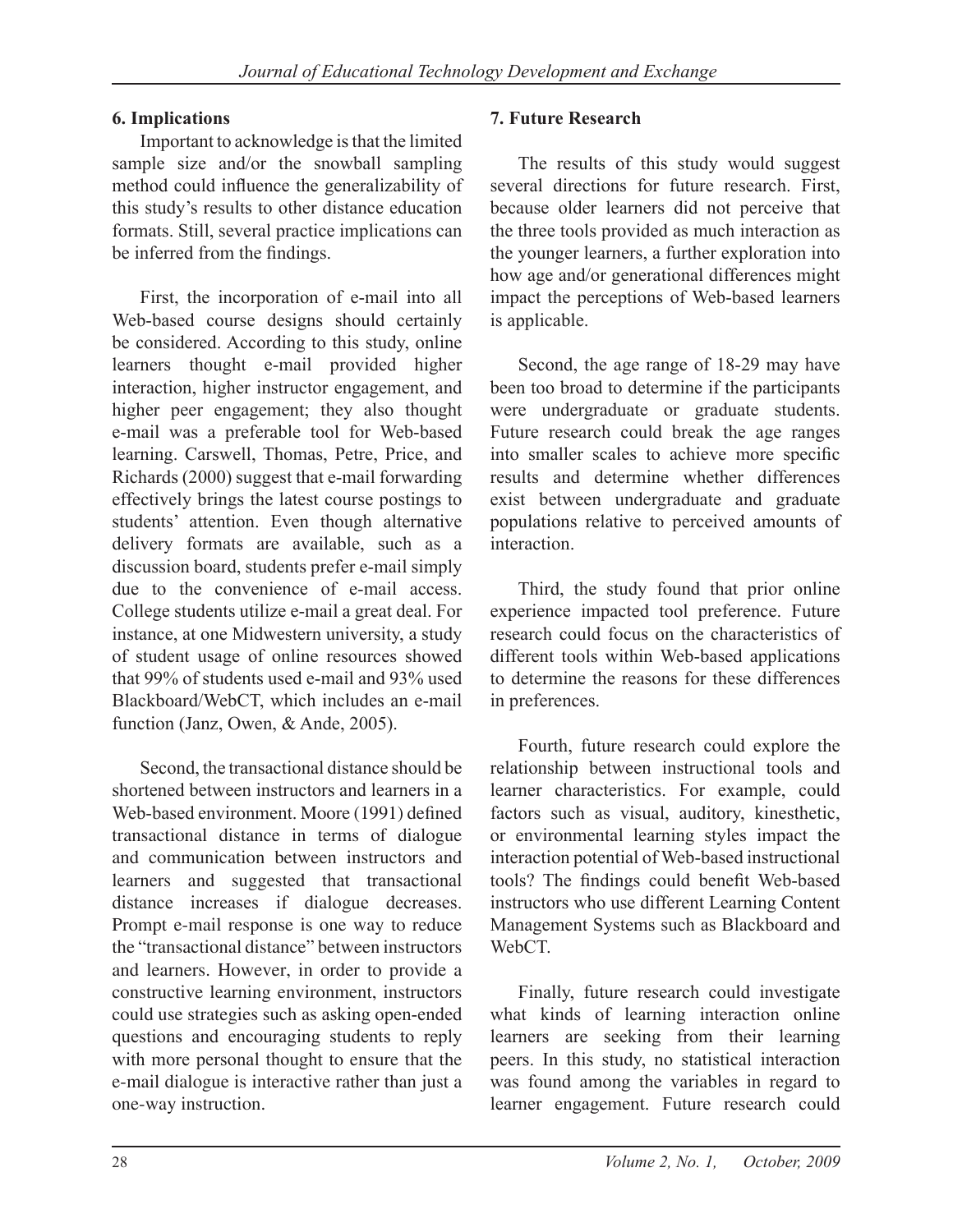revisit this issue to help Web-based instructors understand what their students want from their learning partners and how instructors might better design their courses in order to facilitate student involvement in a computer-mediated environment.

## **8. Conclusion**

Distance education, particularly the Webbased online format, is increasing at a rapid pace. By the fall of 1998, 90% of all institutions with enrollments of 10,000 or more students, and 85% of those with 3,000 or more students, offered distance education courses (Gibson, 1998). This growth is due in part to increased technology access and ease of technology tool use (Smallwood & Zargari, 2000). As more Web-based courses are offered, providing the interaction among learners, instructors, and the interactive tools/technology is needed.

In this study, three interactive tools (discussion board, e-mail, and online chat) significantly interacted with one another across four different factors: Instructional Design, Instructor Engagement, Learner Engagement, and Tool Preference. However, the age, gender, and prior online experience of the learners did not yield consistent results within these four factors. The findings in this study should urge instructors to reevaluate their online course designs and more effectively manage their online courses.

Every day, more and more learners take advantage of the flexibility and convenience of Web-based distance education. Every professional educator has the privilege and duty to maintain the instructional best practices that already exist in Web-based learning, as well as to develop newer and even better learning environments for their students.

## **References**

- Aggarwal, A. (2000). Web-based education. In A. Aggarwal (Ed.), *Web-based learning and teaching technologies: Opportunities and challenges* (pp. 2-16). Hershey, PA: Idea Group Publishing.
- Becker, J. (2001). Teaching technology today: A delivery, preparation, & mastering approach. *WebNet Journal, 3*(3), 15-19.
- Campbell, D. T., & Stanley, J. C. (1966). *Experimental and quasi-experimental designs for research*. Chicago: Rand McNally.
- Carlson, R., & Repman, J. (2000). Building that human touch into your web-based course. *WebNet Journal, 2*(3), 9-11.
- Carswell, L., Thomas, P., Petre, M., Price, B., & Richards, M. (2000). Distance education via the internet: The student experience. *British Journal of Educational Technology, 31*(1), 29-46.
- Cherulnik, P. D. (1983). *Behavioral research: Assessing the validity of research findings in psychology*. New York: Harper & Row.
- Creswell, J. W. (2005). *Educational research: Planning, conducting, and evaluating quantitative and qualitative research* (2nd ed.). Upper Saddle River, NJ: Pearson Education.
- Davidson-Shivers, G., Tanner, E., & Muilenburg, L. (2000). *Online discussion: How do students participate?* New Orleans, LA: American Educational Research Association. (ERIC Document Reproduction Service No. ED443410)
- Delahoussaye, C., & Neiheisel, M. (2005). Webbased web-enhanced curriculum. Retrieved April 9, 2005, from http://www.celt.lsu.edu/ CFD/E-Proceedings/ WEB-BASED%20 WEB-ENHANCED%20CURRICULUM. htm
- Dewey, J. (1916). *Democracy and education.* New York: The Macmillan Company.
- Funaro, G., & Montell, F. (1999). Pedagogical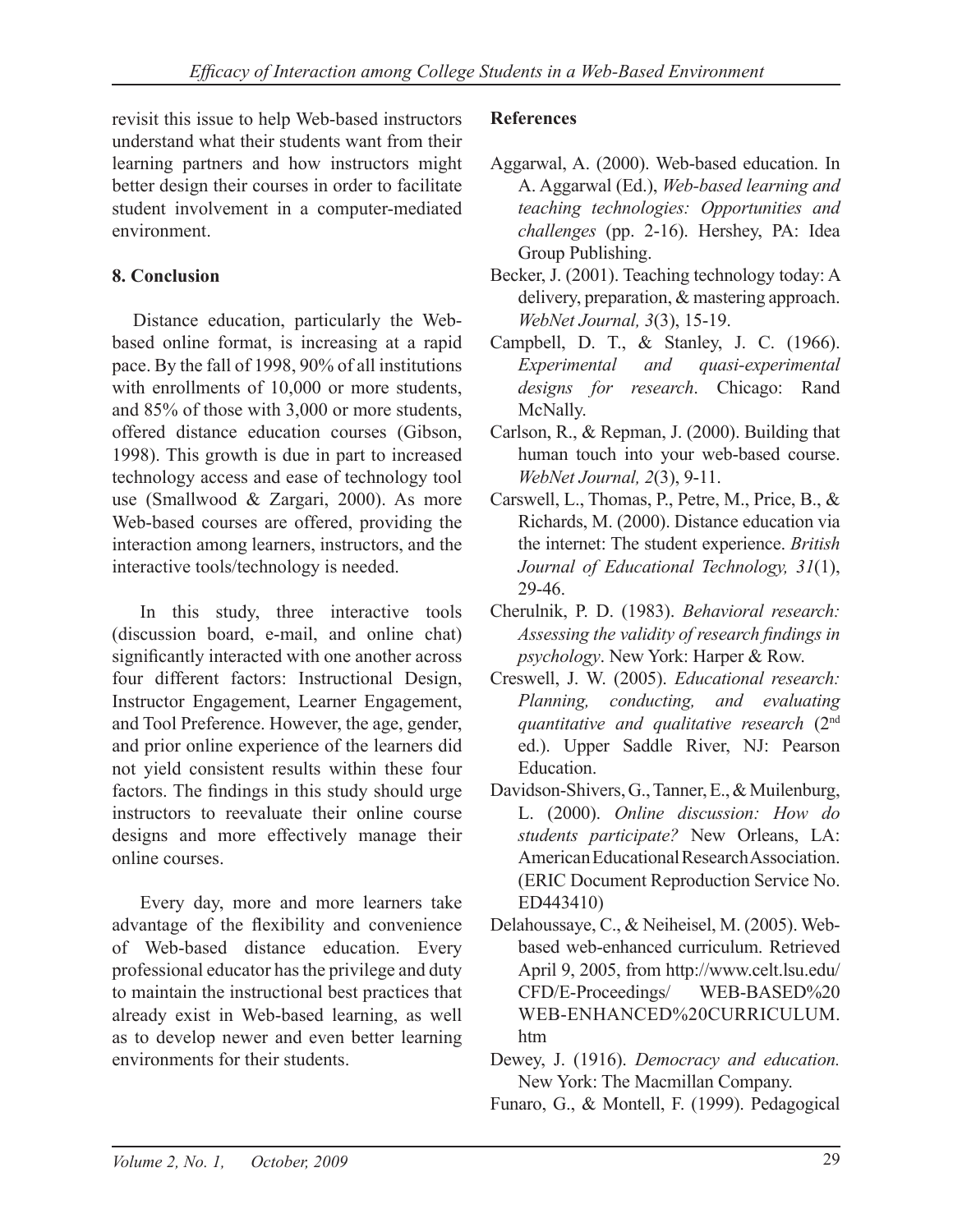roles and implementation guidelines for online communication tools. *ALN magazine, 3*(2). Retrieved April 10, 2005, from http:// www.aln.org/alnweb/magazine/Vol3\_ issue2/funaro.htm

- Gibson, C. (1998). The distance learner's academic self-concept. In C. Gibson (Ed.), *Distance learners in higher education: Institutional responses for quality outcomes*  (pp. 47-64). Madison, WI: Atwood Publishing.
- Glasow, P. (2005, April). *Fundamentals of survey research methodology*. Retrieved January 16, 2009 from http://www. mitre.org/work/tech\_papers/tech\_ papers\_05/05\_0638/05\_0638.pdf
- Hannafin, M., Hill, J. R., Oliver, K., Glazer, E., & Sharma, P. (2003). Cognitive leaning factors in web-based distance learning environments. In M. G. Moore & W. G. Anderson (Eds.), *Handbook of distance education* (pp. 245-260). Mahwah, NJ: Lawrence Erlbaum Associates.
- Janz, K., Owen, S., & Ande, T. (2005). Indiana State University Technology Profile 2005. Terre Haute, IN Retrieved December 21, 2005, from http://www.indstate.edu/oit/irts/ pt3/pubs/profile/Tech%20Profile 2005.pdf
- Lomax, R. (1992). *Statistical concepts: A second course for education and the behavioral sciences*. White Plains, NY: Longman Publishing Group.
- Martinez, M. (2002). Designing learning objects to personalize instruction. In D. A. Wiley (Ed.), *The instructional use of learning objects* (pp. 151-171). Bloomington, IN: AIT/AECT.
- Moore, M. (1991). Editorial: Distance education theory. *The American Journal of Distance Education*, *5*(3), 1-6.
- Moore, M., & Kearsley, G. (2005). *Distance education: A systems view* (2<sup>nd</sup> ed.). Belmont, CA: Thomson Wadsworth.
- Mount Royal College. (2003). VCLT online: Student support: Introduction to learning

online. Retrieved April 9, 2005, from http:// www.mtroyal.ca/ADC/teachingonline/ student\_internetguidetechtools.htm

- Prensky, M. (2001). Digital natives, digital immigrants. On the Horizon, 9(5), 1-5.
- Roblyer, M. D., & Ekhaml, L. (2000). How interactive are your courses? A rubric for assessing interaction in distance learning. *Online Journal of Distance Learning Administration 3*(2). Retrieved September 7, 2009, from http://www.westga. edu/~distance/roblyer32.html
- Roblyer, M., & Wiencke, W. (2003). Design and use of a rubric to assess and encourage interactive qualities in distance courses. *The American Journal Distance Education, 17*(2), 77-98.
- Ruhleder, K., & Twidale, M. (2000). Reflective collaborative learning on the web: Drawing on the master class. Retrieved June, 9, 2005, from http://www.firstmonday.org/issues/ issue5\_5/ruhleder/index.html
- Smallwood, J. E., & Zargari, A. (2000).The development and delivery of a distance learning (DL) course in industrial technology. *Journal of Industrial Technology,16*(3), 2-4.
- *Survey Methods*. (1999). University of Texas Libraries. Retrieved January; 16, 2009 from http://www.ischool.utexas.edu/~palmquis/ courses/survey.html#TOP
- Tuckman, B. (2002, August). *Academic procrastinators: Their rationalizations and web-based performance.* Paper presented at the Annual Meeting of American Psychological Association, Chicago, IL.
- Vygotsky, L. (1978). *Mind in society: The development of higher psychological process*. Cambridge, MA: Harvard University Press.

## **Contact the Author**

## *Ching-Wen Chang,* Ph.D.

Missouri State University, USA E-mail: cchang@missouristate.edu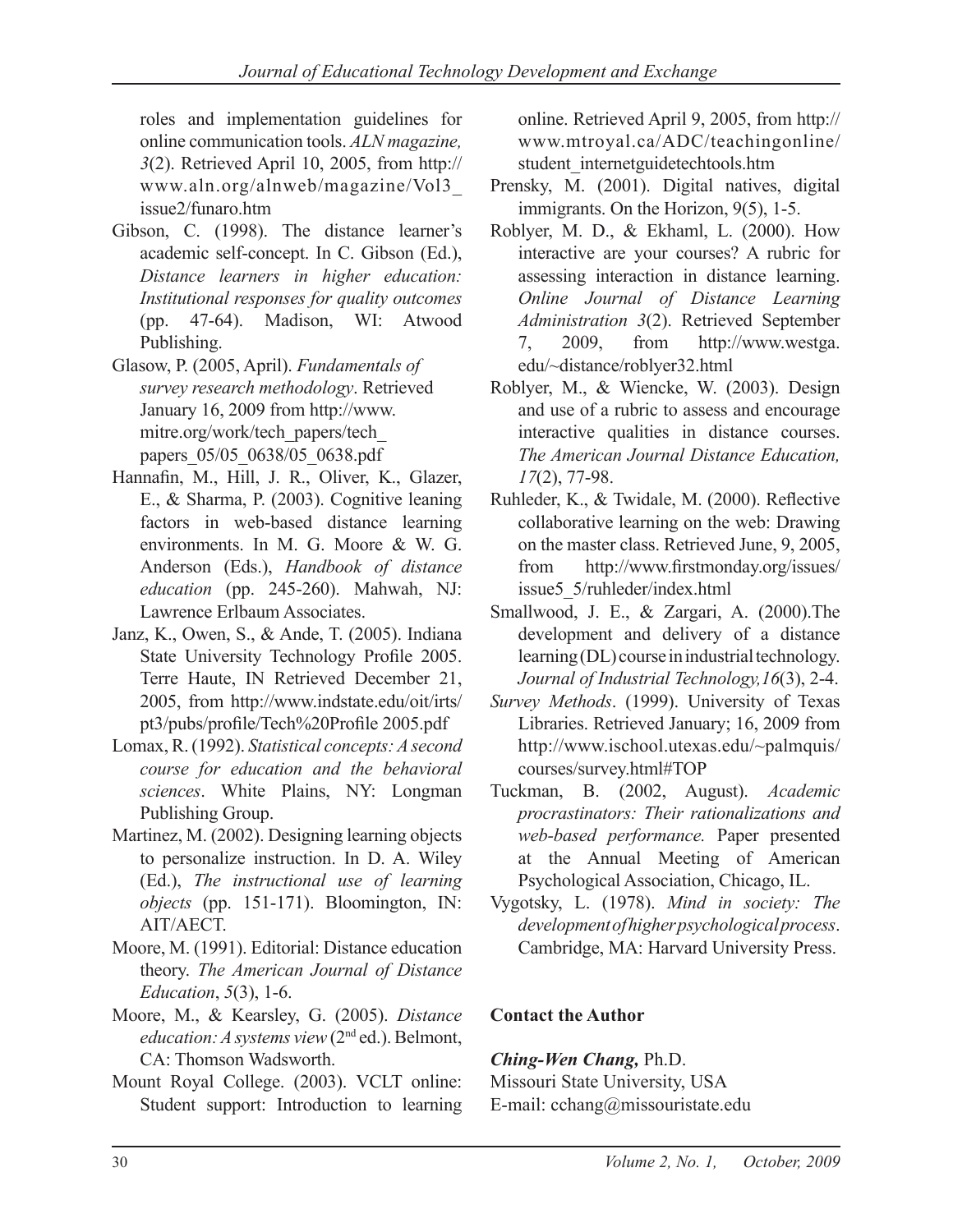#### **APPENDIX A: Effectiveness of Interaction in Distance Learning Course Questionnaire**

Please answer this questionnaire for only ONE web-based course; either one you are currently enrolled in, or one you have taken in the past.

#### **Demographic Data Questions**

- 1. Please indicate your gender. Female Male
- 2. So far, how many courses have you completed online? 0 1-2 3-4 5-6 7+
- 3. Please indicate your age. 18-29 30-39 40-49 50-59 60+
- 4. Please indicate your major. \_\_\_\_\_\_\_\_\_\_\_ 5. Please indicate your school. \_\_\_\_\_\_\_\_\_\_\_

| <b>Instructional design for interaction</b>                                                                                                                                                                                                                                                                                                                                                                                                                                                                                              |                    |                                 |                    |           |                               |                  |  |                                  |  |                |               |
|------------------------------------------------------------------------------------------------------------------------------------------------------------------------------------------------------------------------------------------------------------------------------------------------------------------------------------------------------------------------------------------------------------------------------------------------------------------------------------------------------------------------------------------|--------------------|---------------------------------|--------------------|-----------|-------------------------------|------------------|--|----------------------------------|--|----------------|---------------|
| 6. Please indicate your agreement with the following statements:                                                                                                                                                                                                                                                                                                                                                                                                                                                                         |                    |                                 |                    |           |                               |                  |  |                                  |  |                |               |
|                                                                                                                                                                                                                                                                                                                                                                                                                                                                                                                                          |                    | Strongly<br>agree               | Agree              |           | Neither agree<br>nor disagree |                  |  | Strongly<br>Disagree<br>disagree |  |                | Never<br>used |
| The amount of interaction with<br>Discussion Board is high.                                                                                                                                                                                                                                                                                                                                                                                                                                                                              |                    |                                 |                    |           |                               |                  |  |                                  |  |                |               |
| The amount of interaction with<br>E-mail is high.                                                                                                                                                                                                                                                                                                                                                                                                                                                                                        |                    |                                 |                    |           |                               |                  |  |                                  |  |                |               |
| The amount of interaction with<br>Online Chat is high.                                                                                                                                                                                                                                                                                                                                                                                                                                                                                   |                    |                                 |                    |           |                               |                  |  |                                  |  |                |               |
| <b>Instructor Engagement</b>                                                                                                                                                                                                                                                                                                                                                                                                                                                                                                             |                    |                                 |                    |           |                               |                  |  |                                  |  |                |               |
| 7. How soon do/did you get response from or instructor using the following tools?                                                                                                                                                                                                                                                                                                                                                                                                                                                        |                    |                                 |                    |           |                               |                  |  |                                  |  |                |               |
|                                                                                                                                                                                                                                                                                                                                                                                                                                                                                                                                          | Within 24<br>hours | Within $\overline{48}$<br>hours | Within<br>72 hours |           |                               | Within a<br>week |  | Never<br>used                    |  |                |               |
| <b>Discussion Board</b>                                                                                                                                                                                                                                                                                                                                                                                                                                                                                                                  |                    |                                 |                    |           |                               |                  |  |                                  |  |                |               |
| E-mail                                                                                                                                                                                                                                                                                                                                                                                                                                                                                                                                   |                    |                                 |                    |           |                               |                  |  |                                  |  |                |               |
| Online Chat                                                                                                                                                                                                                                                                                                                                                                                                                                                                                                                              |                    |                                 |                    |           |                               |                  |  |                                  |  |                |               |
| 8. How much interaction do/did you get from your instructor using the following tools?<br>Please use the key below for your responses:<br>5 = Responses provided detailed analysis to all students with additional information to support learning<br>$4$ = Responses provided detailed analysis to all students<br>$3$ = Responses provided some analysis to all students<br>$2$ = Responses provided some analysis to most students<br>$1 =$ Responses provided little or no analysis to random students<br>$0$ = Never used this tool |                    |                                 |                    |           |                               |                  |  |                                  |  |                |               |
|                                                                                                                                                                                                                                                                                                                                                                                                                                                                                                                                          | 5                  | $\overline{4}$                  | $\overline{3}$     |           | $\overline{2}$                |                  |  | $\mathbf{1}$                     |  | $\overline{0}$ |               |
| <b>Discussion Board</b>                                                                                                                                                                                                                                                                                                                                                                                                                                                                                                                  |                    |                                 |                    |           |                               |                  |  |                                  |  |                |               |
| E-mail                                                                                                                                                                                                                                                                                                                                                                                                                                                                                                                                   |                    |                                 |                    |           |                               |                  |  |                                  |  |                |               |
| Online Chat                                                                                                                                                                                                                                                                                                                                                                                                                                                                                                                              |                    |                                 |                    |           |                               |                  |  |                                  |  |                |               |
| <b>Learner Engagement</b>                                                                                                                                                                                                                                                                                                                                                                                                                                                                                                                |                    |                                 |                    |           |                               |                  |  |                                  |  |                |               |
| 9. Within one course, how often are you required by syllabus to use the following tools?                                                                                                                                                                                                                                                                                                                                                                                                                                                 |                    |                                 |                    |           |                               |                  |  |                                  |  |                |               |
|                                                                                                                                                                                                                                                                                                                                                                                                                                                                                                                                          | Very<br>Frequently | Frequently                      |                    | Sometimes |                               | Seldom           |  | Very<br>Seldom                   |  |                | Never used    |
| Discussion Board                                                                                                                                                                                                                                                                                                                                                                                                                                                                                                                         |                    |                                 |                    |           |                               |                  |  |                                  |  |                |               |